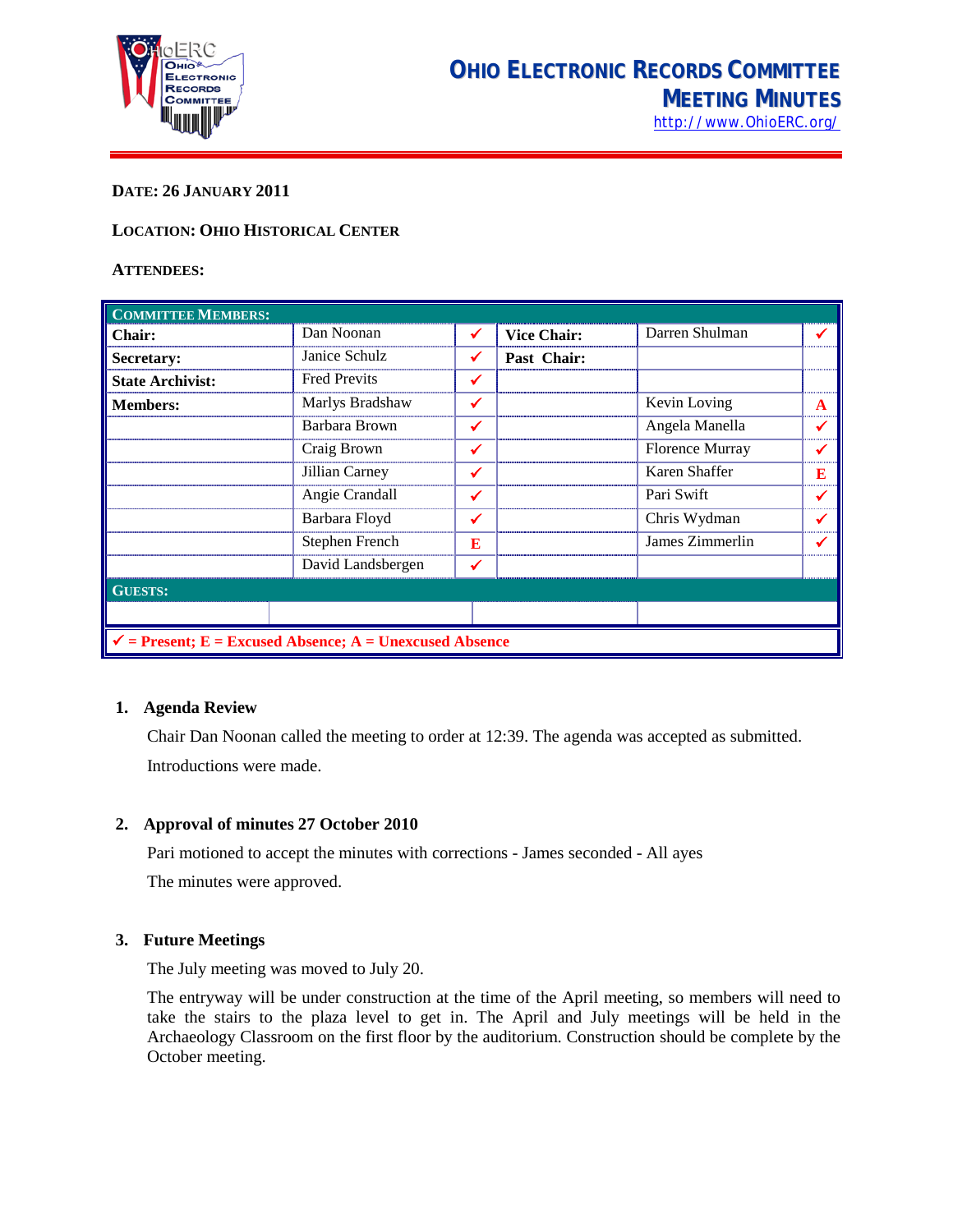

# **4. Membership Report**

Darren introduced our new member, Angie Crandall with the Educational Service Center of Central Ohio. Angie has experience in K-12 and technology.

Dan showed the new member application, a pdf fill-in that will be printed and mailed. The form is not live on the website yet.

John Runion has resigned due to work issues. We will also be losing Florence, who will be going in to private practice.

## **5. Elections**

We need to elect a Chair, Vice Chair and Secretary.

Dan nominated himself to return as Chair. Pari was nominated as Vice Chair, and Janice as Secretary. Dan called for other nominations. With no other nominations, Barb motioned for nominations to be closed and Darren seconded. With all ayes, nominations were closed.

Darren motioned for a general acceptance of the slate. Chris and Marlys seconded. With all ayes the slate was accepted as presented. The new officers will begin in April.

## **6. State Archives Update**

Kylie Vermillion is new on the staff, working with digital projects and local government records. Janice Tallman should still be contacted regarding schedules.

March 1 is Statehood Day. John Glenn is this year's speaker

A legislative priority is promotion of an income tax check-off to allow funds to go to OHS.

Dan announced that Fred was named State Archivist this past fall. Congratulations to Fred!

# **7. Website**

Almost all content has been moved over and the old site now redirects to the new site. The Ohioerc.org URL needs to be coordinated with the new site.

Dan demonstrated the new site. Pari and James suggested sending a link to the site out to professional lists and organizations.

# **8. Updates on guideline development/revisions**

*8.1. Social Networking:* The subcommittee had a phone conference the previous Thursday. They will identify what kinds of media will be considered public records and how we are using records management across networks. Most work that has been done on this subject is about what not to do. We are looking at a more positive approach – how we do this. The group will look at past policies as a way to write the document and would like to set up a wiki for public discussion and content was the document is laid out as well as to post links for resources identified. A draft document may be presented at the next meeting. Send any resources to Angela.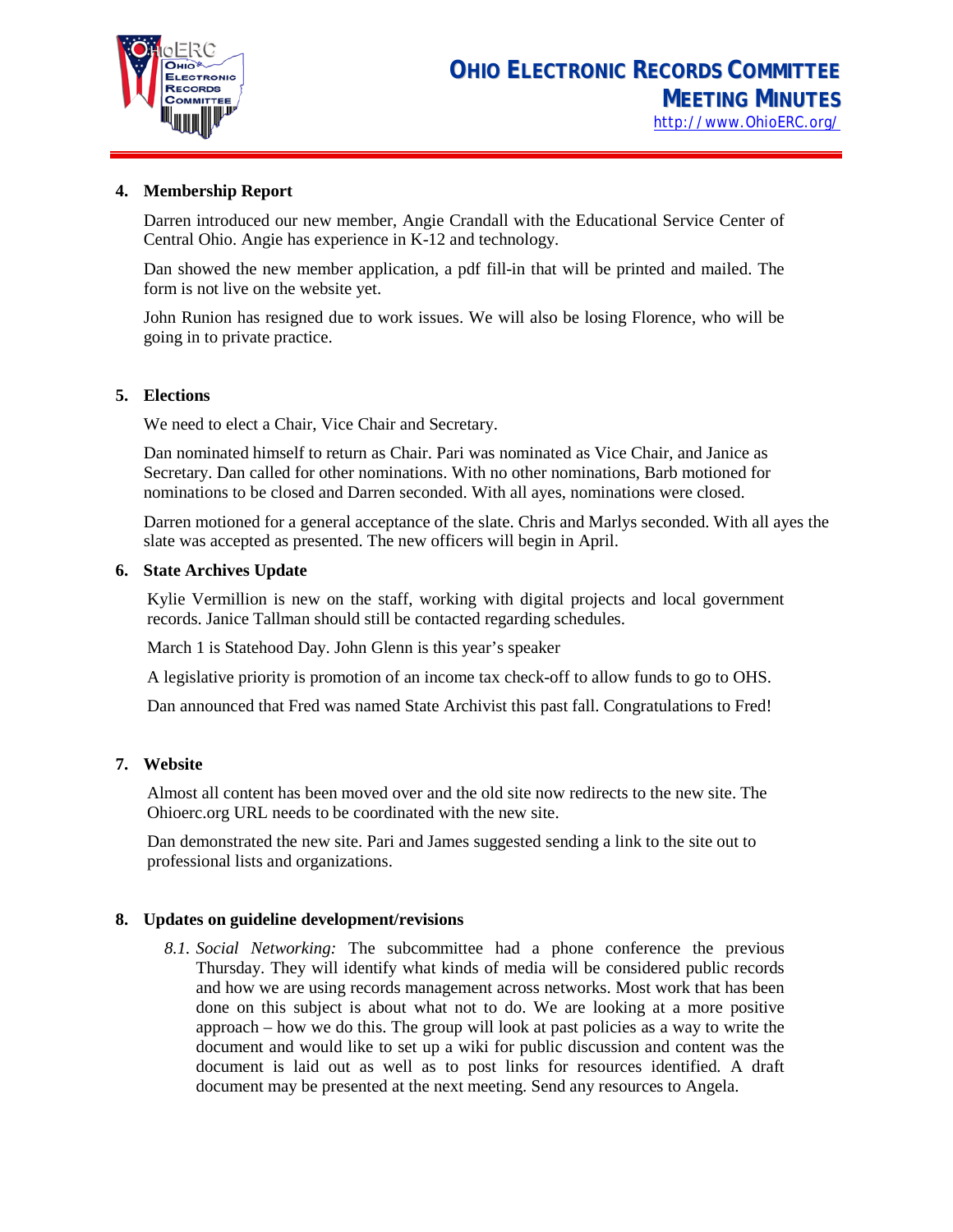

- *8.2. Websites:* No report
- *8.3. ERM:* Since John is no longer on the committee, this subcommittee will need to regroup. Janice, Darren, and Steve are currently members, but have not had a chance to do any work. Chris volunteered to help as well. Dan will send a draft to Darren.
- *8.4. Databases as Public Records/Managing Databases:* No report
- *8.5. Tip Sheets:* At our public sessions, people often commented that a sample document for use in adopting their own policy would be helpful. In response, Pari and Darren presented a draft tip sheet on public vs. private records for discussion and asked if we wanted to create similar documents for other areas. The committee agreed that this is something that would be beneficial and that we should pursue it. James will do one on social media, Dan on imaging, Angela on 'who should be at the table,' and Florence on email. Janice will reformat the document when it is ready.

## **9. Strategic Planning**

Barb F. presented a document to aid in creating our mission statement along with a new draft proposal. After discussion, the following mission statement was proposed:

The Ohio Electronic Records Committee indentifies best practices and develops recommendations, guidelines, and model policies concerning the creation, maintenance, longterm preservation, and access to the electronic records of Ohio's public entities. It will advocate for and seek to educate its constituencies on implementation of these best practices.

Dan will send the edited version of the mission statement to members and asked members to review it.

The committee did a SWOT exercise to determine strengths, weaknesses, opportunities, and threats. Next time we will talk about and identify five goals.

## **10. Other new business from the floor**

Dan suggested that we honor John Runion for his many years of service and hard work on the OERC. All agreed that this was very deserving. Dan will make a certificate of appreciation.

Darren moved to adjourn the meeting - Janice seconded - All Ayes

The meeting was adjourned at 3:05.

| <b>ACTION ITEMS</b>                         |                                |  |  |  |
|---------------------------------------------|--------------------------------|--|--|--|
| <b>TASK</b>                                 | <b>MEMBER(S)</b>               |  |  |  |
| Present draft of social networking document | Social Networking subcommittee |  |  |  |
| Send ERM draft to Darren                    | Dan Noonan                     |  |  |  |